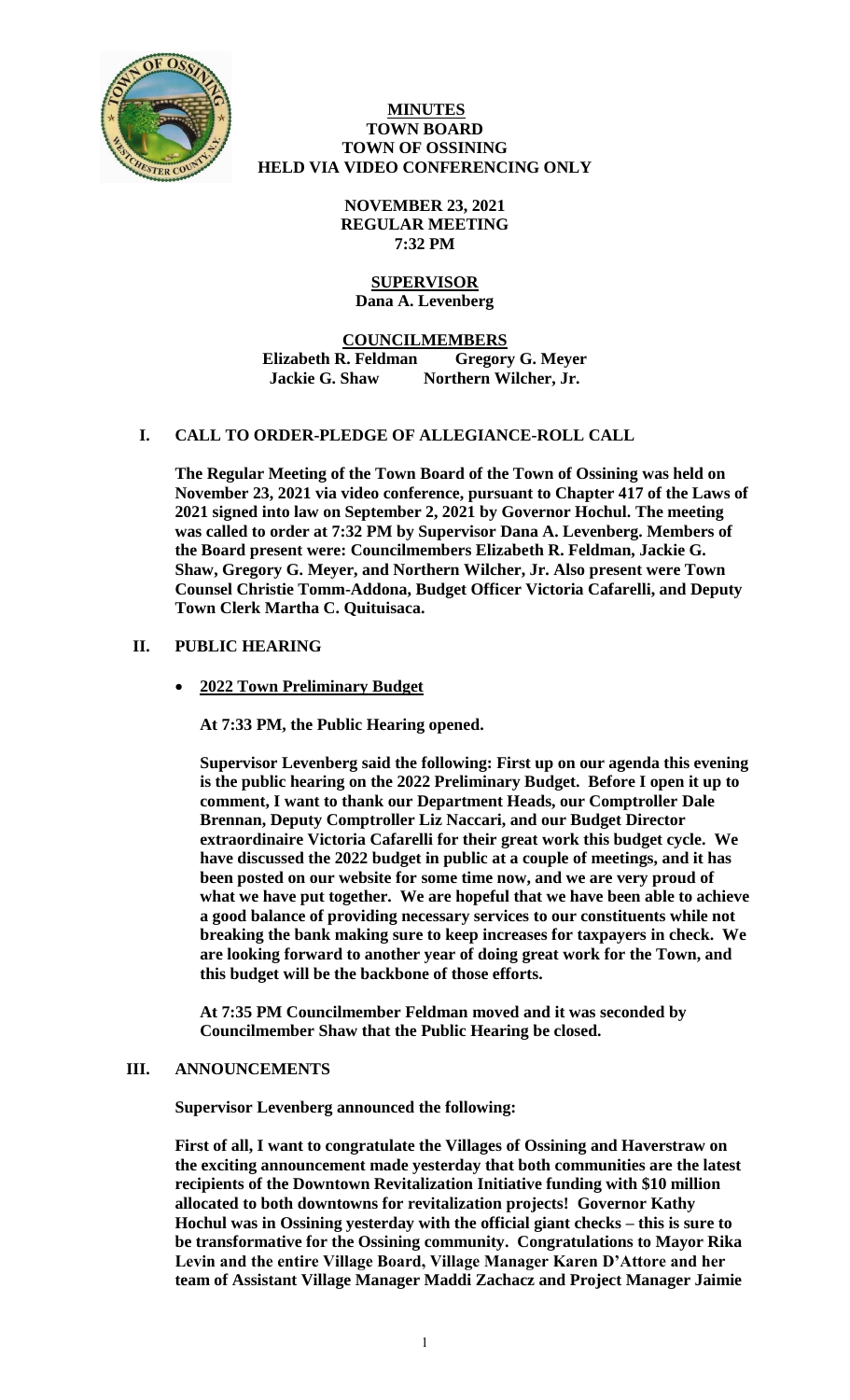**Hoffman, for this great accomplishment! Also none of this would have been possible without the hard work of prior Village Boards and administrations and our very dedicated small business community for believing in and investing in Ossining before we were DRI famous.** 

**Speaking of small businesses…get ready for Small Business Saturday because that \$10 million is only going to go so far! Make your plans to shop local this holiday season, and it will be extra fun this year with the Ossining Small Business Saturday Scavenger Hunt! Pick up a scavenger hunt card at one of the participating businesses on Black Friday, November 26 or Small Business Saturday, November 27 while you are out shopping and you could win prizes from these great local spots. The participating businesses are Woods Bar & Grill, the Tasty Table, Westchester Cell Phone & Computer Repair, Shine Salon & Spa, Good Choice Kitchen, Sing Sing Kill Brewery, Mike Risko Music, D'Martins Barber Shop, and Chilmark Wine & Liquor. Other local gift fairs will include the Ossining Elks Lodge Christmas Boutique and Melita's Home Furnishings holiday fair, both set for this Saturday with lots of beautiful homemade, local gifts. I also signed a proclamation making Saturday, November 27 "officially" Small Business Saturday in the Town of Ossining. We have so many great local small businesses to support throughout the Town of Ossining, please do so this year. Many small business owners have struggled throughout the pandemic, and when you shop small, you support your friends and neighbors!** 

**Next week, we do not have a Town Board meeting scheduled, so here are some more events happening in early December.** 

**Assemblywoman Sandy Galef will be holding a Virtual Senior Forum on Wednesday, December 1st from 10am to 12noon via Zoom or telephone. The meeting ID for this meeting is 823 5370 7438 and also note the passcode is 936553. If you need help accessing the meeting, call the District office at 914- 941-1111.** 

**The Bethany Arts Community is celebrating their 3rd Annual Fundraiser on December 3 at 7pm. Enjoy an evening of cocktails, hors d'oeuvres, music, exhibit, art auction, silent auction, and more to support the Bethany Arts Community mission at their Ossining location. Buy tickets at [www.bethanyarts.org.](http://www.bethanyarts.org/)** 

**Westchester Collaborative Theater will be celebrating its grand re-opening starting on Friday, December 3 with Diners, Dives, and Dreamers, with a lot of familiar Ossining faces on the stage (and behind the scenes too!). Grab your tickets now at [www.wctheater.org.](http://www.wctheater.org/)** 

**And beyond shopping, celebrations for the holiday season are officially here, with a lot of great events lined up in Ossining and Briarcliff!** 

**On Thursday, December 2 at 5pm Ossining's Menorah Lighting will take place in Market Square. Although I hear there will be no donuts served this year, it is sure to be a beautiful evening to mark the Hanukkah holiday.** 

**The Market Square Tree Lighting will then take place on Friday, December 3 at 6:30pm. The event starts with a performance by the Mike Risko Band, followed by the official tree lighting and a special visit from Santa for pictures.** 

**Then on Sunday, December 5, the Briarcliff Community will be holding its annual Community Bonfire and Holiday Sing-a-Long starting at 4:30pm at Law Park.** 

**In this time of gratitude and giving, we hope you will be able to take a moment to learn about potential life-saving gifts you may be able to give to help others. On**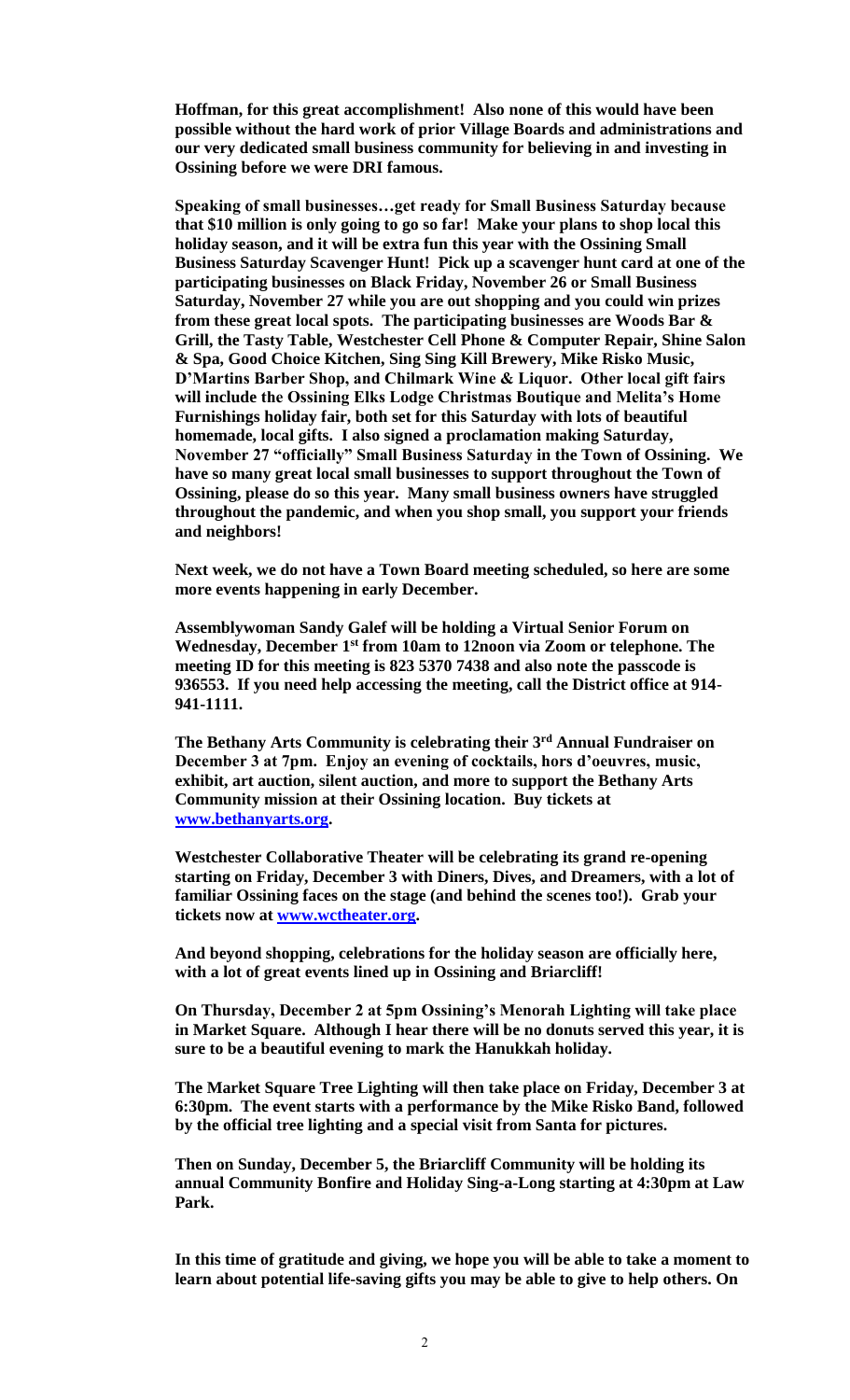**December 7, we will be holding an event called The New Giving Tuesday, a day of learning about organ and tissue donation. Join us online for conversations with experts and local residents whose lives and families have been impacted by treatments made possible by people just like you. We hope the spirit of the day will move you to sign up to be a donor if you can, and there will be opportunities to learn more about how you can enroll as an organ and/or tissue or bone marrow donor. More information and online registration links will be forthcoming in a separate email and on our [Facebook](http://facebook.com/townofossining) and [Instagram](http://instagram.com/townofossining) profiles. Stay tuned!**

**Of course we know there are so many who cannot afford gifts for their children. We encourage you to participate in any or all of the many toy and gift and warm clothing drives that are taking place. Open Door is accepting toys through Thanksgiving at the Briarcliff Manor Public Library. They have a list of preferred gifts which can be found or their website or through the link in my Supervisor's Update on the Town of Ossining website. Also, Mike Risko Music is collecting new hats, gloves, scarves and mittens at their shop and at The Tasty Table. Ossining Boat & Canoe Club will have their boxes out soon, so please do consider purchasing some extra gifts for those who would otherwise be without while you are out and about. And Toys for Tots dropped off a box in our Town Clerk's office as well which I just noticed there today.**

**As we gear up for the start of the holiday season with Thanksgiving this Thursday, please remember to get your COVID-19 vaccine or booster (if you are eligible) and flu shot. These are our best protections against getting sick this holiday season, and protecting our loved ones who may be immunocompromised or too young to get vaccinated. There are many options to get vaccines, including our very own Ossining Volunteer Ambulance Corps and many local pharmacies and healthcare providers. If you do plan on traveling to visit family this week, it is not a bad idea to get tested before and after traveling. OVAC also has free, rapid testing available at their headquarters, as do our wonderful local pharmacies and healthcare providers. You can even purchase an at-home testing kit now which is convenient for added precaution as you celebrate the holidays. Please let's all do our part to try to stay as safe as possible and avoid post-holiday outbreaks.**

**Councilmember Feldman spoke about the Ossining Boat and Canoe Club's annual holiday toy drive boxes being available at the Mike Risko Music School, Penny & Ting, Ossining Elks Club, the School District Office, and Value Drugs.**

#### **IV. LIAISON REPORTS**

#### **V. PUBLIC COMMENT ON AGENDA ITEMS**

#### **VI. BOARD RESOLUTIONS**

#### **A. Approval of Minutes—Regular Meeting – November 9, 2021**

**Councilmember Shaw moved and it was seconded by Councilmember Meyer that the following resolution be approved.**

**Resolved, that the Town Board of the Town of Ossining hereby approves the November 9, 2021 minutes of the Regular Meeting as presented.**

**Motion: Carried**

#### **B. Approval of Voucher Detail Report**

**Councilmember Shaw moved and it was seconded by Councilmember Wilcher that the following resolution be approved.**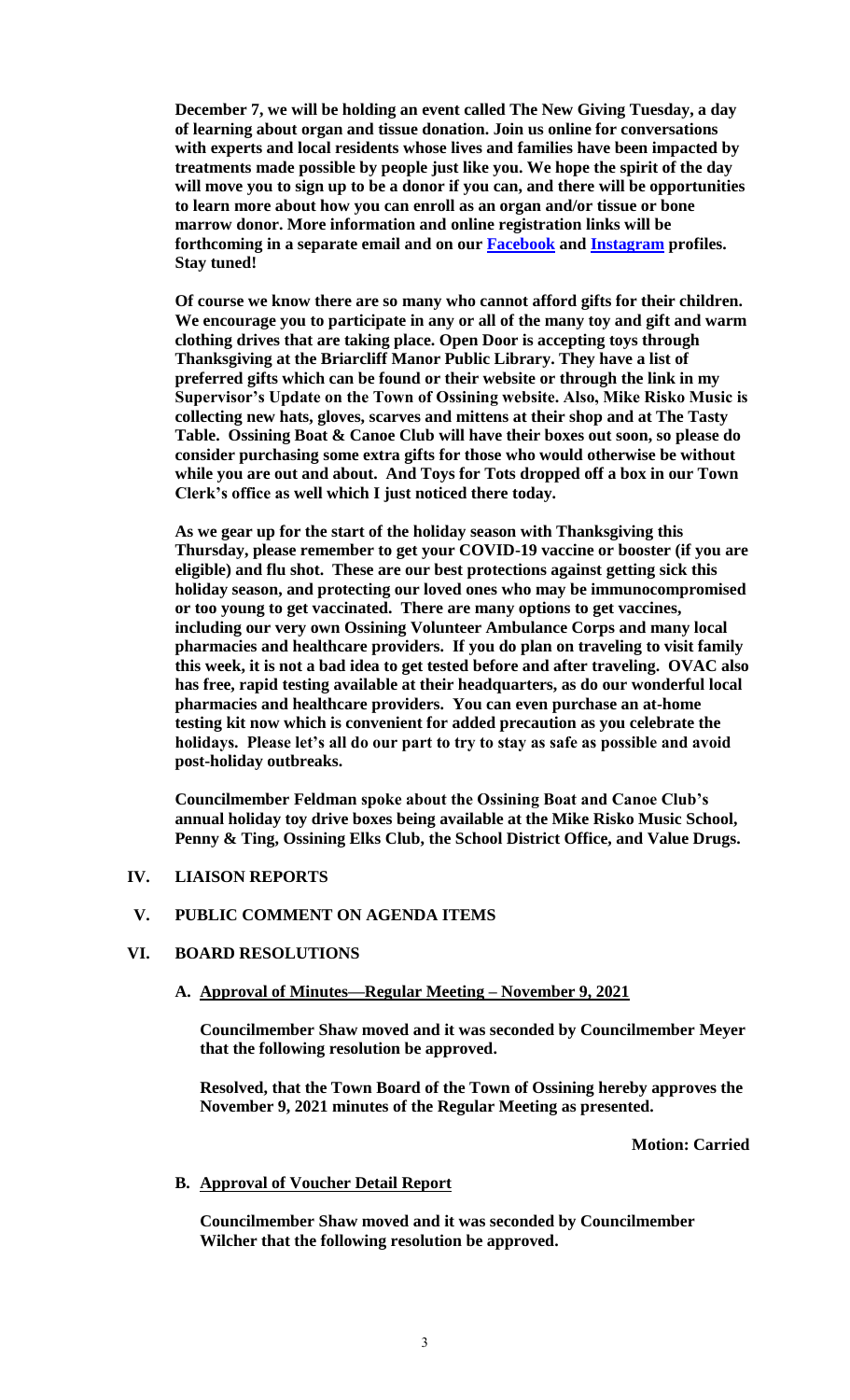**Resolved, that the Town Board of the Town of Ossining hereby approves the Voucher Detail Report dated November 23, 2021 in the amount of \$763,592.52**

**Supervisor Levenberg said the following: This voucher run is a bit higher than we usually have, because this check run includes payments to our contractors currently working on the much-needed infrastructure improvements underway on McCarthy Drive and Morningside Drive. This check run also includes our December health insurance payment, and these items combined add up pretty quickly.**

**Motion: Carried**

#### **C. Finance- Capital Project #2021-5232 Adjustment – 2021 Morningside Drive and Court Paving-Town Highway**

**Councilmember Shaw moved and it was seconded by Councilmember Feldman that the following resolution be approved.**

**Resolved, that the Town Board of the Town of Ossining authorizes adjusting 2021 Capital Project #2021-5232, entitled "2021 Morningside Drive and Court Paving" for the Town Highway Department, with an original project budget of \$920,600 for paving, striping, and curbing on Morningside Drive and Morningside Court to \$975,950. The project will be funded from NYS CHIPS, PAVE NY, and EWR grant funding for paving/striping, and NYS Multi-Modal grant funding for concrete curbs. The additional amount of \$55,350 will be funded from Highway Fund Balance.** 

| Increase: | 3705110.200.5232    | \$55,350  | - 2021 Morningside Drive and Court<br><b>Paving/Striping-Highway</b><br>(Expense) |
|-----------|---------------------|-----------|-----------------------------------------------------------------------------------|
| Increase: | 3700500.503131.5232 | \$55,350  | - Transfer in-Highway (Revenue)                                                   |
| Increase: | 3109901.905000.90   | \$55,350  | - Transfer to Capital (Expense)                                                   |
| Increase: | 3100600.4795        | \$ 55,350 | <b>Fund Balance (Revenue)</b>                                                     |

**Supervisor Levenberg said the following: As the re-paving and curbing project was underway on Morningside Drive, some additional work was identified to improve drainage on the roadway, requiring additional funds to be allocated to the capital project.** 

**Motion: Carried**

## **D. Personnel – Status Change – Office Assistant**

**Councilmember Feldman moved and it was seconded by Councilmember Shaw that the following resolution be approved.**

**Resolved, that the Town Board of the Town of Ossining converts the employment status of Alicia Santucci, Ossining, from part-time (17.5 hours per week) to full-time (35 hours per week) in her position of Office Assistant (Auto Systems) effective December 9, 2021; and** 

**Be it further Resolved, that due to Ms. Santucci's change in employment status, the Town Board also increases her salary to a pro-rated annual salary of \$51,031 for the remainder of 2021, effective December 9, 2021.** 

**Supervisor Levenberg said the following: Alicia Santucci has been working in our Highway and Cemetery Departments for a few years now, always working part-time. Alicia has been a great addition to the team, and as a result, has taken on additional work over time, so it is high time we extend**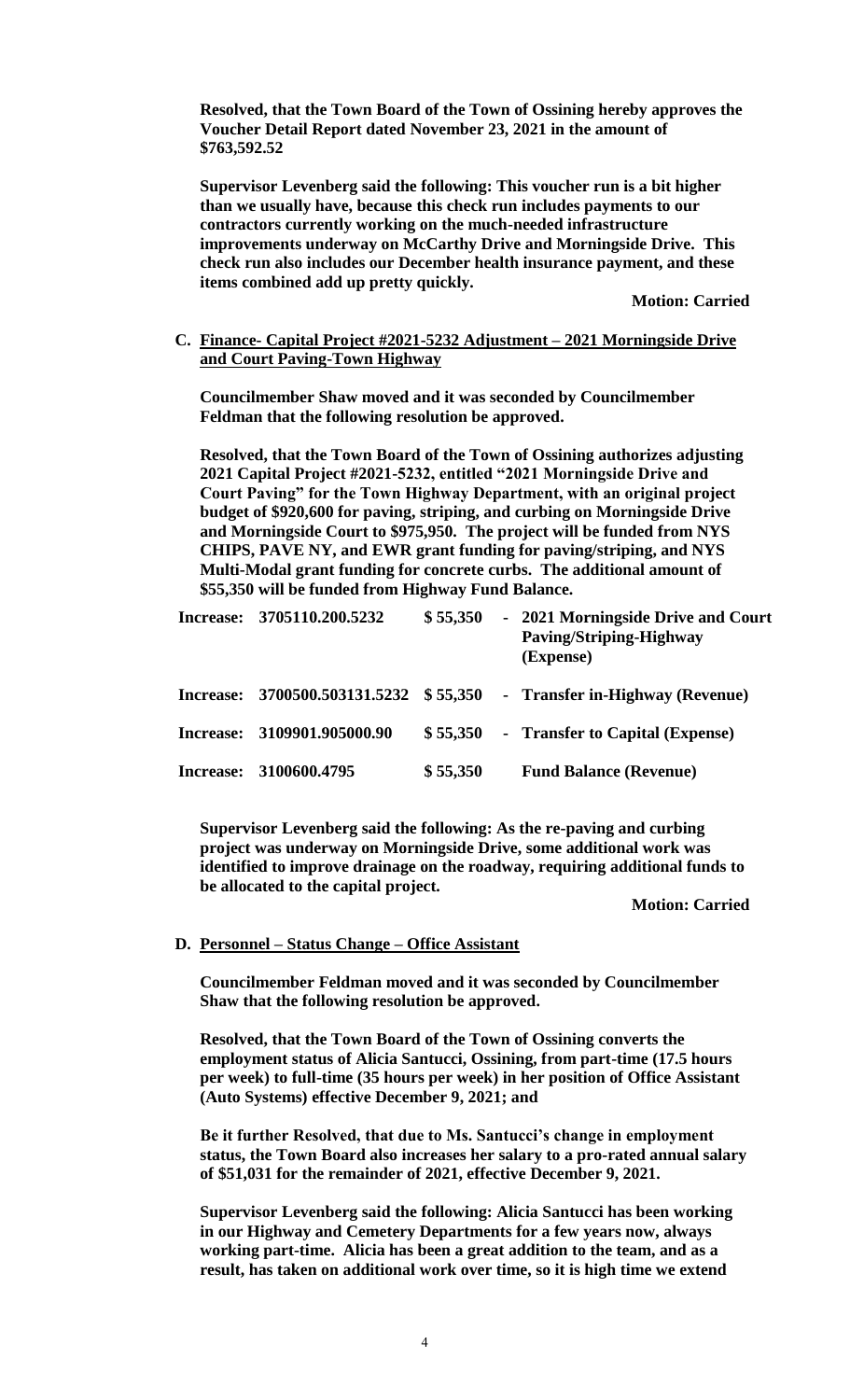**her hours so she can keep up with all of the work that is needed for the Town!**

**Motion: Carried**

#### **E. Agreement – Northwell Center for Workplace Health and Wellness**

**Councilmember Feldman moved and it was seconded by Councilmember Shaw that the following resolution be approved.**

**Resolved, that the Town Board of the Town of Ossining authorizes the Supervisor to sign an agreement with North-Shore-LIJ Occupational Health, P.C., New Hyde Park, NY doing business as Center for Workplace Health and Wellness for occupational health and wellness services for Town of Ossining employees, subject to approval by Counsel to the Town as to form.**

**Supervisor Levenberg said the following: The Town is required to provide some occupational health and wellness services to our employees, including for some vaccinations. Northwell Health, our great partner at Phelps Hospital, provides these services, so we are happy to be working with them to provide them to our staff.**

**Motion: Carried**

#### **F. RESOLUTION IN SUPPORT OF THE BIRDS AND BEES PROTECTION ACT [New York S699B (Hoylman et al.)/A7429 (Enlebriht et al.)]**

**Councilmember Feldman moved and it was seconded by Councilmember Shaw that the following resolution be approved.**

**Whereas, the Birds and Bees Protection Act concerns use of neonicotinoids, or "neonics" which is a class of neurotoxic pesticides that includes imidacloprid, thiamethoxam, clothiandin, dinotefuran, and acetamiprid; and** 

**Whereas, research shows that widespread use of neonics is a leading cause of declines in honey bees as well as wild pollinators and a threat to birds, fish, and entire ecosystems; and** 

**Whereas, New York's agricultural economy depends on healthy populations of bees and other pollinators to produce valuable and healthy foods like apples, squash, tomatoes, cherries and other top crops, worth an estimated \$439 million annually; and**

**Whereas, the United States Environmental Protection Agency and other independent research have found that neonics can harm human health, and the Centers for Disease Control and Prevention have found that half of Americans are regularly exposed to neonics; and** 

**Whereas, Federal and State water testing has detected neonics in waters across New York State, with 30% of Long Island groundwater samples containing a neonic; and** 

**Whereas, a recent Cornell University review of over 1,100 peer reviewed papers on neonics and cost benefit analysis of neonics against their likely alternatives ("Cornell Report") concluded that neonic-treatments on corn, soybean, and wheat seeds—which account for roughly three-quarters of all neonic use in New York agriculture—produce "no overall net-income benefit" to farmers using them; and**

**Whereas, the Cornell Report also found that non-agricultural, turf and ornamental neonic uses—with the exception of certain treatments for invasive species—were similarly unneeded or replaceable with safer, effective alternatives; the bill would: (1) prohibit sale and use of neonic-treated corn, soybean, and wheat seeds effective January 1, 2024; (2) prohibit non-**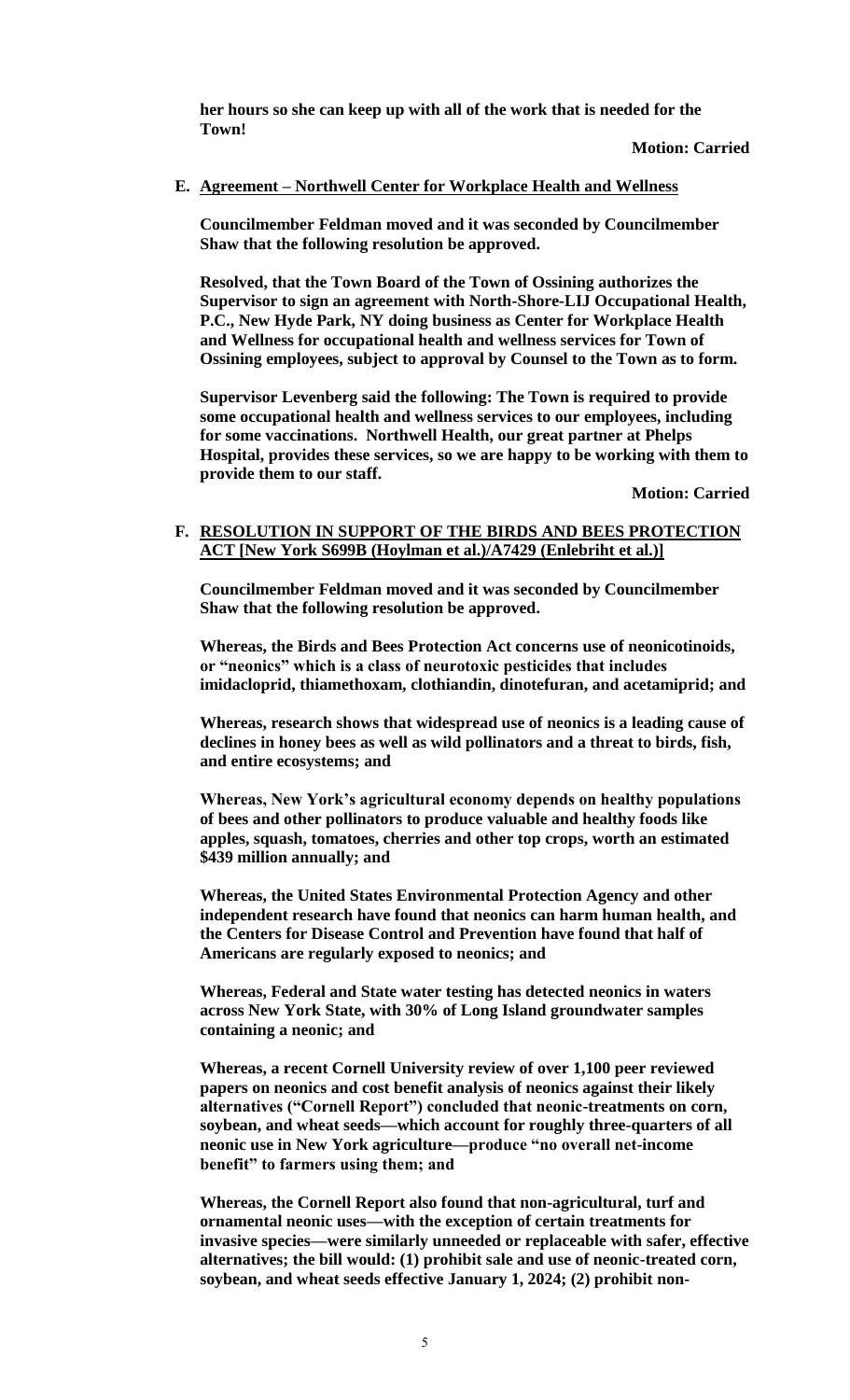**agricultural uses of neonics on turf and ornamental plants, effective January 1, 2023; and (3) require the New York Department of Environmental Conservation (DEC) to consider designating other neonic uses as a 'restricted use pesticide" in order to protect bee and bird populations; and (4) require DEC, in collaboration with the Department of Agriculture and Markets at Cornell University, to study alternatives to neonics; and** 

**Whereas, a "restricted use pesticide" is a pesticide that can be purchased, possessed, or used only by a person with a commercial or purchase permit issued by DEC, and that may be subject to other restrictions on its use as determined by DEC; and** 

**Whereas, the bill allows DEC to permit use of neonics to combat invasive species, including but not limited to emerald ash-borer and hemlock woody adelgid; and**

**Whereas, the Birds and Bees Protection Act addresses a serious threat to pollinators and ecosystems and safeguards the future of New York's food system by banning high risk, low-to-no benefit uses of neonics;** 

**NOW, THEREFORE, BE IT RESOLVED that the Town of Ossining: Does hereby support S699B/A7429, banning neonic-treated corn, soybean, and wheat and most outdoor, non-agricultural uses of neonics; and Will provide a copy of this resolution to our local New York Assembly and Senate representatives, Hon. Sandy Galef and Hon. Elijah Reiclin-Melnick.**

**Supervisor Levenberg said the following: Our neighbors in Hastings brought this effort to our attention to protect pollinators! We are happy to be doing whatever we can to protect our ecosystem by providing protections for birds and bees in New York State.**

> **Motion: Carried Abstain: Meyer**

**G. A Resolution in Opposition to New York State Bill A00712/S05389 Act to Amend the Real Property Tax Law, in Relation to Telecommunications Equipment Owned by Other Than a Telephone Company**

**Councilmember Feldman moved and it was seconded by Councilmember Shaw that the following resolution be approved as amended.**

**WHEREAS, telecommunications property in private rights-of-way is currently taxable and assessed by the local municipality where such property is located, and the value may not exceed the New York State mandated telecommunication ceilings; and**

**WHEREAS, the taxation of this property was upheld by the New York Court of Appeals in the case of T-Mobile Northeast, UC v. DeBellis and City of Mount Vernon in December 2018; and**

**WHEREAS, the New York Court of Appeals decision was correct and did not overlook or misconstrue Chapter 71 of the Laws of 1985 or Chapter 416 of the Laws of 1987 which defined the property owned by telecommunication companies that was taxable; and**

**WHEREAS, under the proposed Legislation, equipment owned by telecommunication companies and which has been taxed for many years, would be removed from the assessment rolls of municipalities throughout New York State; and**

**WHEREAS, the removal of this property from the assessment rolls would result in a substantial loss of tax revenue to local municipalities as well as potential tax refunds; and**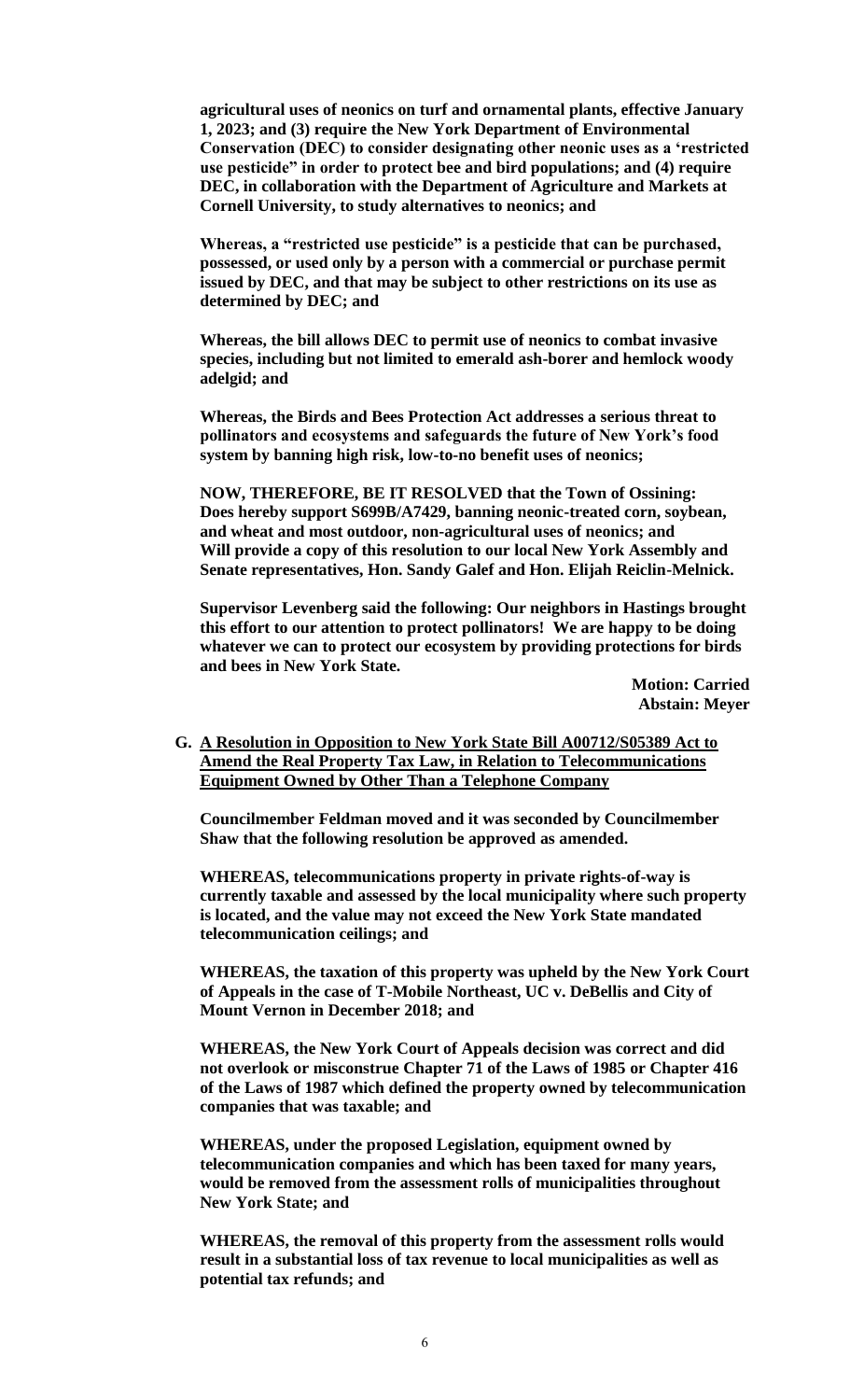**WHEREAS, the Legislation is vague and fails to clearly define the equipment sought to be exempted from real property taxation; and**

**WHEREAS, the Legislation will result in further expensive litigation brought by the telecommunication companies against municipalities throughout New York State challenging local telecommunications property assessments; NOW, THEREFORE, be it**

**RESOLVED, by the Town Board of the Town of Ossining, that telecommunications property and equipment in the private right-of-way should remain taxable and subject to assessment by the local municipality where the property is located and hereby opposes New York State Bill A00712/S05389 and the attempt to exempt that property from local taxation, and be it further**

**RESOLVED, that the Town Clerk is hereby authorized to forward a copy of this resolution to the following public officials:**

**Governor Kathy Hohul Assemblyman Daniel Rosenthal State Senator Kevin S. Parker Assemblywoman Sandra R. Galef State Senator Jamaal T. Bailey Assemblyman J. Gary Pretlow Senate Majority Leader Andrea Stewart-Cousins; and be it further**

**RESOLVED, that this resolution shall alee effect immediately.**

**Supervisor Levenberg said the following: This second resolution of support was brought to us by our Assessor Fernando Gonzalez, as some of his colleagues throughout the County reported that their Boards had adopted similar resolutions. It is important to stay on top of the changing landscape of telecommunications, and ensure our communities get their fair share of this added value.**

> **Motion: Carried Abstain: Meyer**

#### **H. Acceptance of Tree Bank Special Purpose Fund Payment – 37-41 Croton Dam Road**

**Councilmember Feldman moved and it was seconded by Councilmember Shaw that the following resolution be approved.**

**WHEREAS, Val and Michella Santucci and Valerie A. and Paul E. Schemmer ("Schemmer/Santucci") obtained subdivision approval from the Planning Board to subdivide two existing residential lots into four lots and construct two new homes; and**

**WHEREAS, in connection with said approval, Schemmer/Santucci were required to make a payment to the Town's tree bank fund for mitigation of tree removal in accordance with Town Code §183-12(G); and**

**NOW THEREFORE,**

**BE IT RESOLVED, the Town Board hereby accepts Schemmer/Santucci's payment to the Tree Bank Special Purpose Fund in the amount of \$34,980.**

**Supervisor Levenberg said the following: The Santucci/Schemmer subdivision was recently approved and finalized by the Planning Board. As part of their site plan approval, they were required to pay into the Town's Tree Bank fund, and in the next resolution, recreation fees.**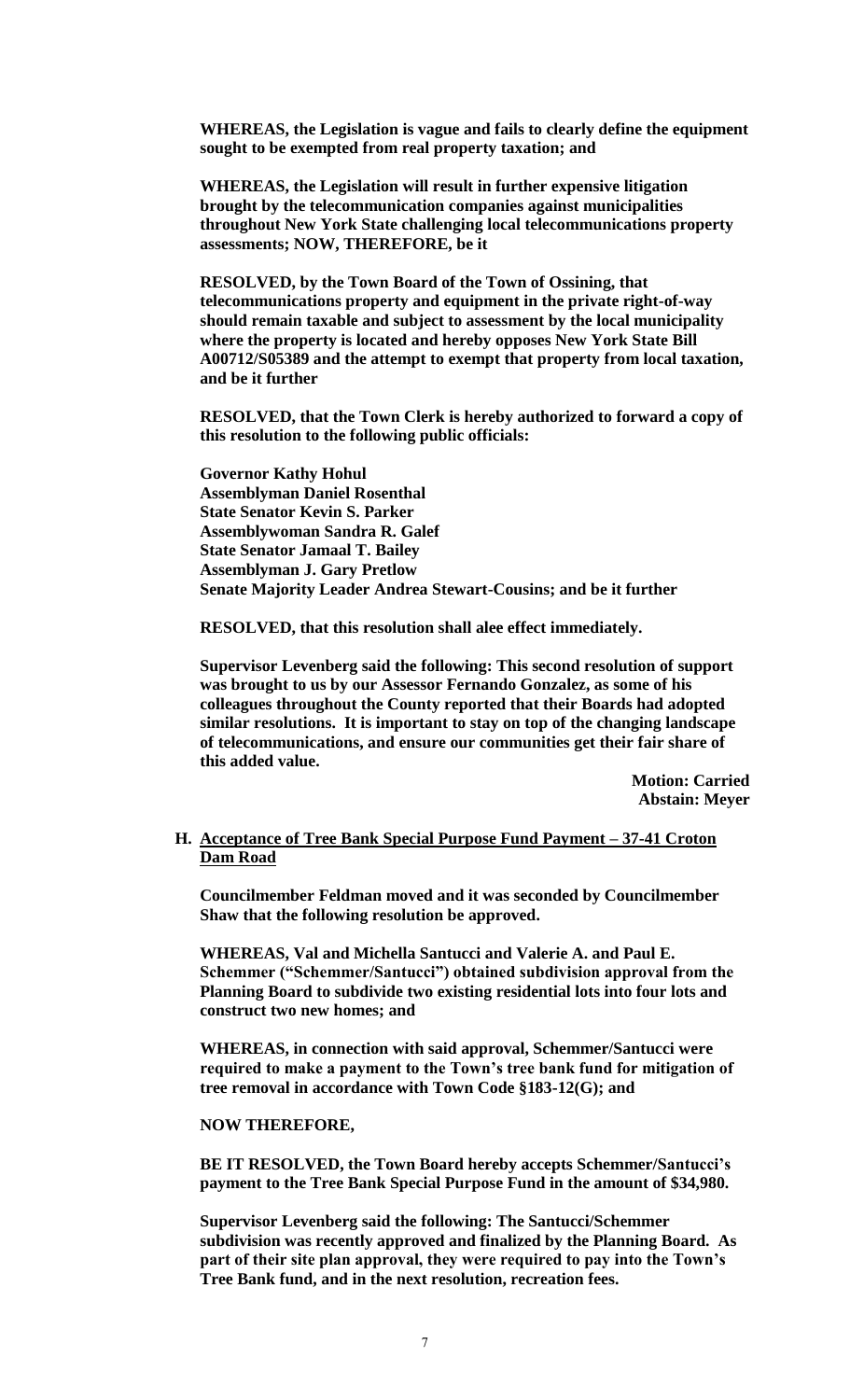## **I. Acceptance of Parklands Special Purpose Fund Payment – 37-41 Croton Dam Road**

**Councilmember Feldman moved and it was seconded by Councilmember Shaw that the following resolution be approved.**

**WHEREAS, Val and Michella Santucci and Valerie A. and Paul E. Schemmer ("Schemmer/Santucci") obtained subdivision approval from the Planning Board to subdivide two existing lots into four lots and construct two new homes; and**

**WHEREAS, in connection with said approval, Schemmer/Santucci were required to make a payment to the Town's parklands special purpose fund for mitigation of impacts on Town recreation resources in accordance with Town Code § 200-51(A)(1)(b) and New York Town Law § 277(4); and**

**NOW THEREFORE,**

**BE IT RESOLVED, the Town Board hereby accepts Schemmer/Santucci's payment to the Parklands Special Purpose Fund in the amount of \$7,500.**

**Motion: Carried**

**J. Proposal – Planet Technologies Councilmember Shaw moved and it was seconded by Councilmember Feldman that the following resolution be approved.**

**Resolved, that the Town Board of the Town of Ossining hereby approves the proposal dated November 4, 2021 from Planet Technologies, Inc., Germantown, MD for an Office 365 subscription for Town of Ossining e-mail users at an annual cost of \$9,979.20 for a period of three years; and** 

**Be it further Resolved, the Town Supervisor is authorized to execute any necessary documents with Planet Technologies, Inc. for this proposal.**

**Supervisor Levenberg said the following: It has been recommended by the Town and Village's IT consultant, A1, that we convert our e-mail system to Office 365, and this resolution approves that subscription for all of our email users.**

**Motion: Carried**

## **VII. MONTHLY REPORTS**

**Councilmember Shaw moved and it was seconded by Councilmember Feldman that the following resolution be approved.**

**Resolved, that the Town Board of the Town of Ossining hereby accepts the following monthly reports for the month of October 2021:**

**Town Building Department** 

**Motion: Carried**

## **VIII. VISITOR RECOGNITION**

*Visitors shall be accorded one (1) four (4) minute opportunity to speak*

**AJ Jeffrey spoke about attending the meeting due to working on his communications merit badge through Troop 49.** 

**IX. ADJOURNMENT**